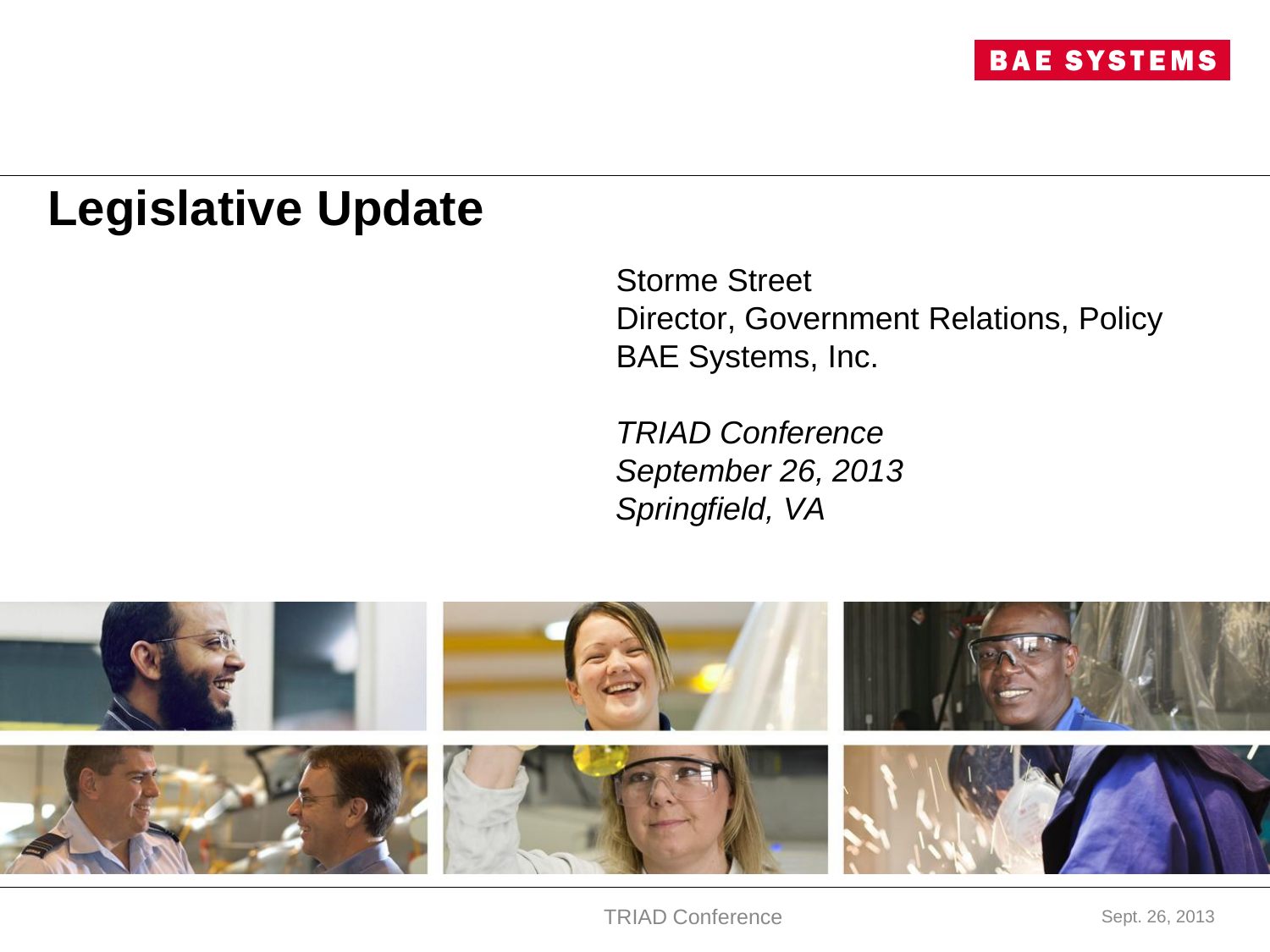# **Highlights**

- FY14 Appropriations and Authorization Status
- NDAA Provisions: FY13 & FY14
- Comprehensive Subcontracting Plans (CSP) Program
- Counterfeit Electronic Parts Detection & Avoidance
- CAR Process
- Class Deviations re. Summary Subcontracting Reports
- Small Business Jobs Act Final Rules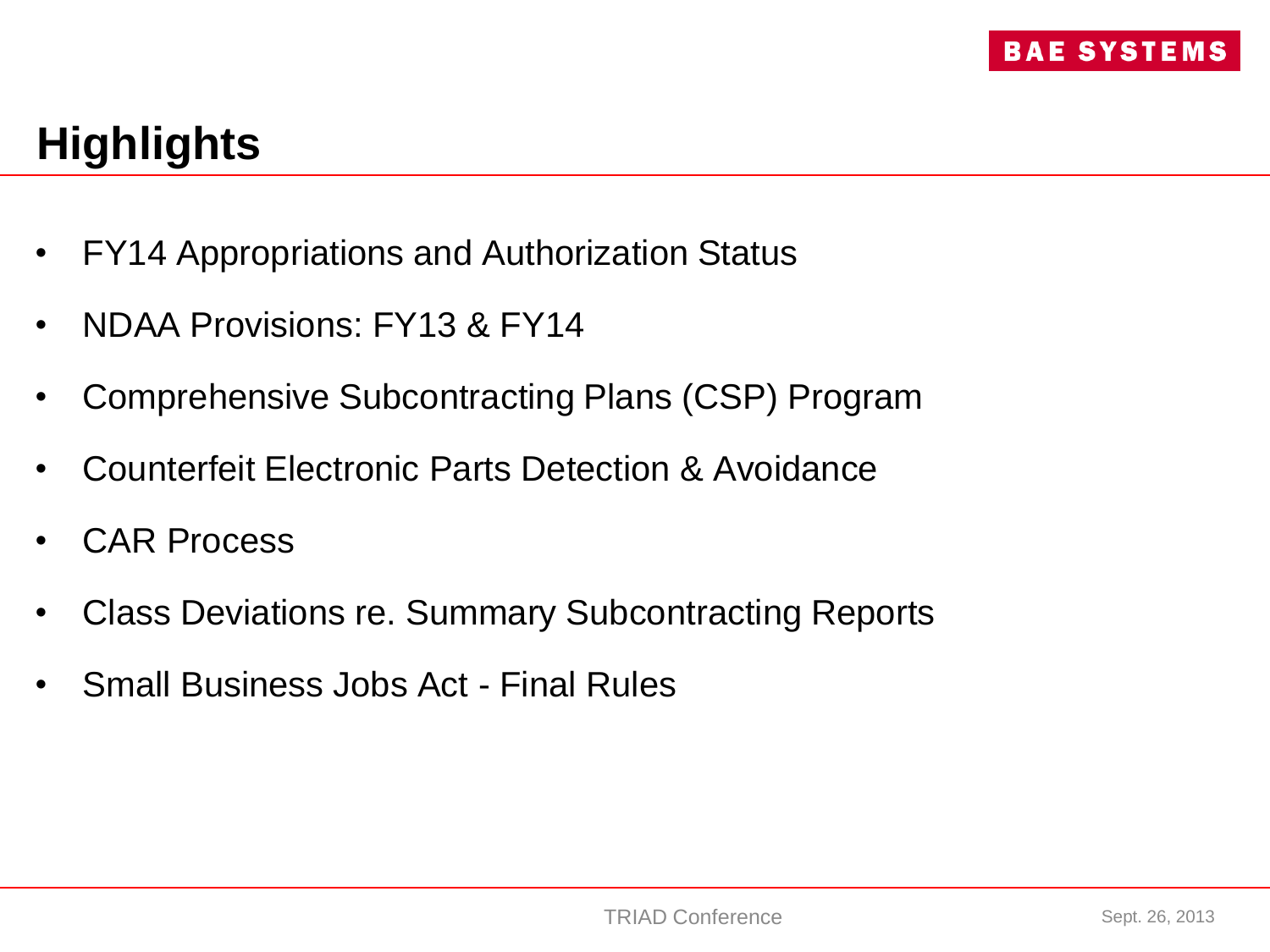#### **FY14 DoD Approps/Authorization Status**

|                                                                         | <b>Committee</b>                | <b>Full</b><br><b>Committee</b><br><b>Passage</b> | <b>Chamber</b><br><b>Passage</b> | <b>Conference</b>             | <b>President</b><br><b>Signature</b> |
|-------------------------------------------------------------------------|---------------------------------|---------------------------------------------------|----------------------------------|-------------------------------|--------------------------------------|
| <b>National</b><br><b>Defense</b><br><b>Authorization</b>               | <b>HASC</b><br>\$552.8B/\$85.8B | <b>M</b>                                          |                                  |                               |                                      |
| <b>Act</b><br>- Authorizes how to<br>spend money                        | <b>SASC</b><br>\$526.6B/\$80.7B | <b>M</b>                                          |                                  | Passage by end of year likely |                                      |
| <b>Defense</b><br><b>Appropriations</b><br>- Provides money<br>to spend | HAC (D)<br>\$512.5B*/\$85.8B    | $\sqrt{2}$                                        |                                  |                               |                                      |
|                                                                         | SAC (D)<br>\$516.6*/\$77.8B     |                                                   |                                  |                               |                                      |

#### **All ignore \$475B defense sequestration cap**

\*HAC-D and SAC-D base funding do not include Military Construction funding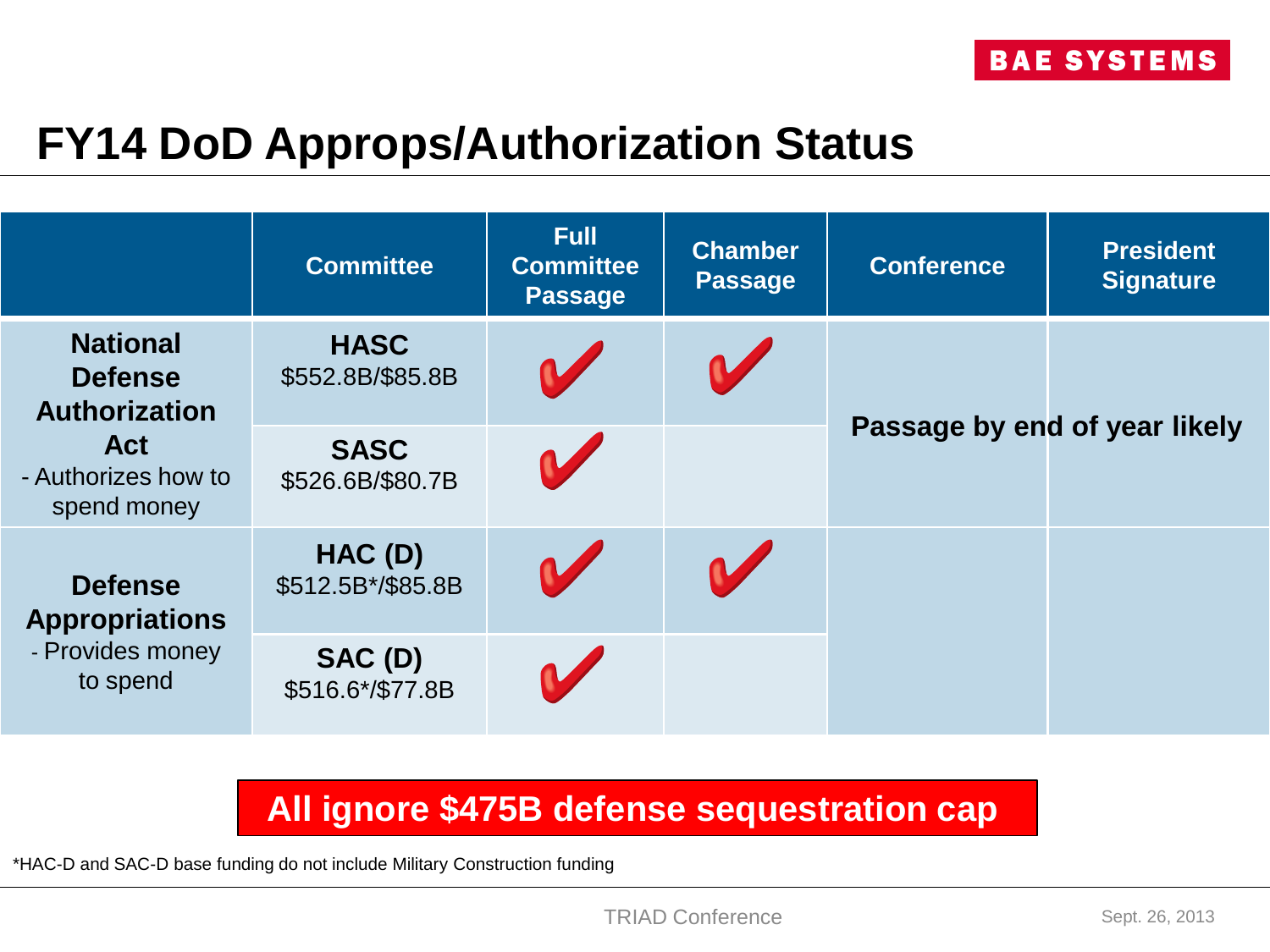- **FAR 2013-010:** Implements Sec. 1697, which removed statutory limitation on dollar amount of contracts for which women-owned small businesses can compete under WOSB Program.
	- No public comments received; DAR and FAR staff processing
- **Sec. 1641:** Amended Small Business Act to establish mentor-protégé program for all small business concerns, similar to that for 8(a) businesses; and required SBA to issue regulations related to non-DoD mentor-protégé programs.
- **Sec. 1651:** Prohibits primes from spending more than 50% of contract payment on subcontractors; requires that amounts expended on by covered small business on subcontractor that is "similarly situated" not be used in determining subcontracting limitations. NDIA/AIA believe small businesses should be able to exclude all small business subcontracts, not just those to "similarly situated" firms.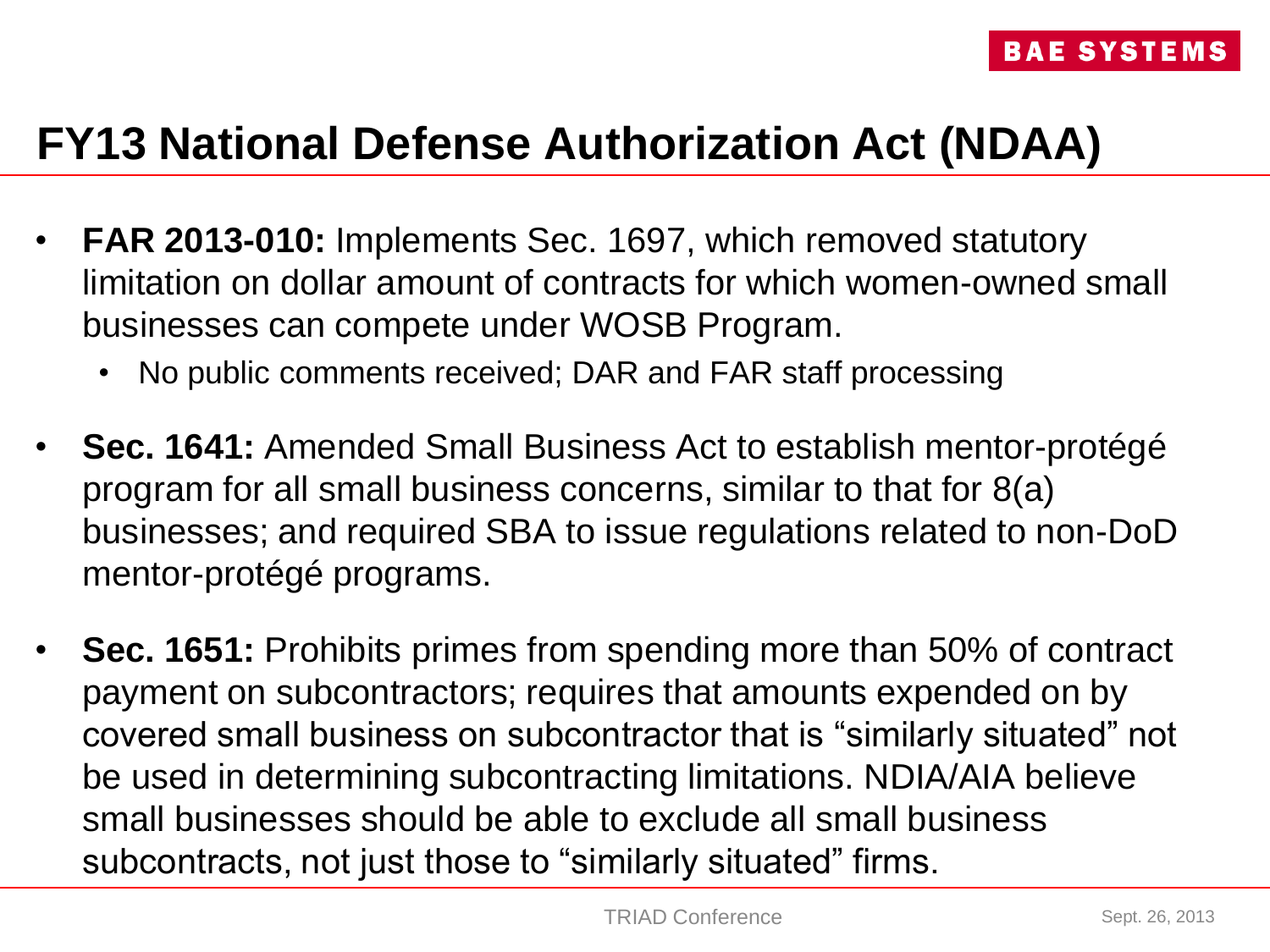- **Section 1653:** Requires potential contractor to notify any potential subcontractors it intends to include in its subcontracting plan; and requires agency heads to establish reporting mechanisms for subcontractors to report fraudulent activity by primes with respect to subcontracting plans. Industry opposed; it unnecessarily establishes unique fraud reporting mechanism duplicative of existing, more broadly focused mechanisms and falsely presumes widespread fraud in use of subcontractors.
- **Sec. 1682:** Clarifies Small Business Act provisions relating to misrepresentations, business integrity and present responsibility and requires fraudulent businesses be suspended or debarred; directed SBA to publish standard operating procedures for suspension and debarment.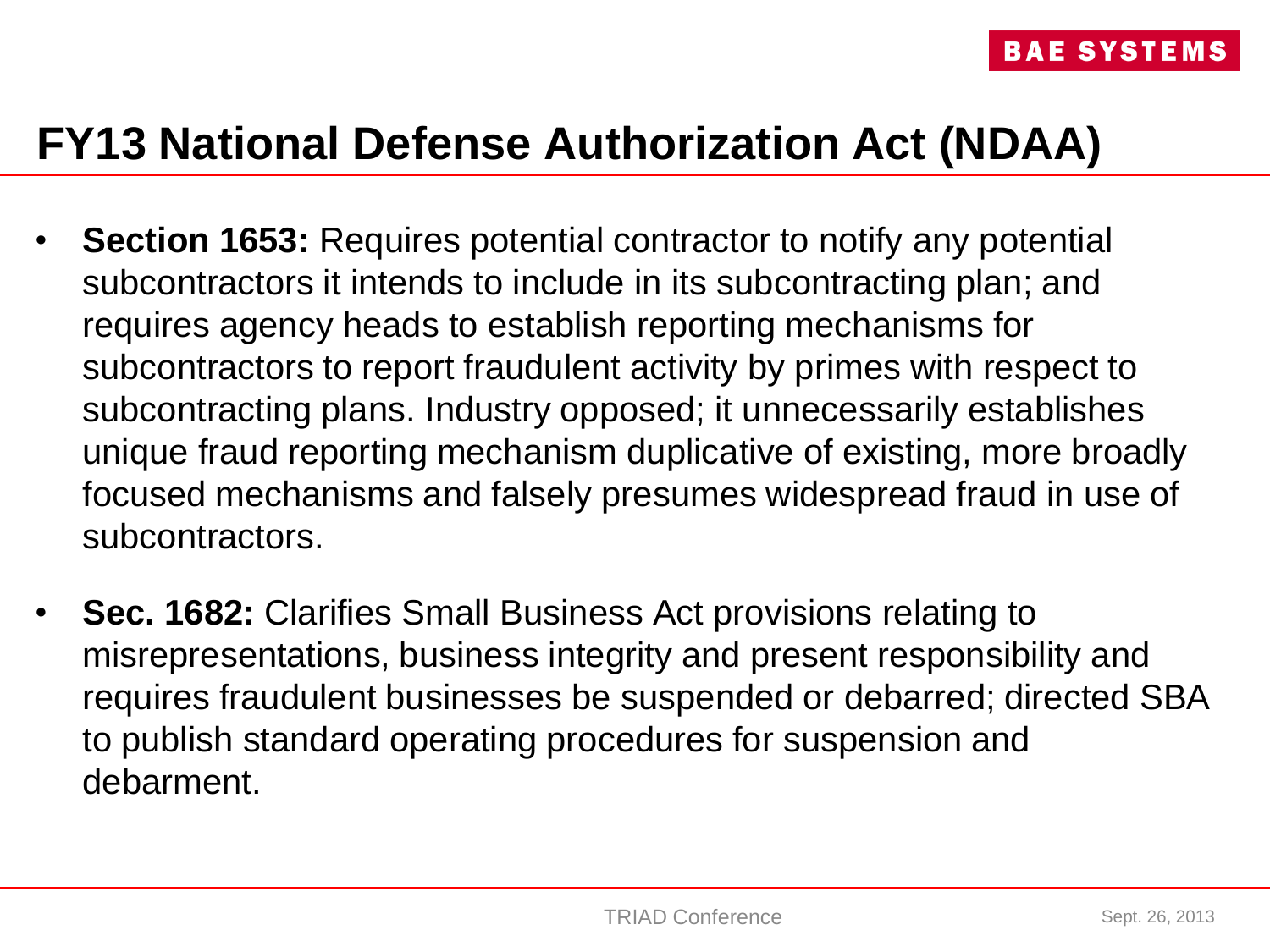- **House Sec. 813/SASC Sec. 841:** Allowable Costs for Contractor **Compensation** 
	- House Sec. 813 would freeze cap at \$763k (FY12 level); allow for annual adjustment based on BLS index; disallow compensation of top 5 execs entirely for companies awarded >\$500m in federal contracts in previous year; allow SecDef to grant exceptions; and apply to all federal contracts.
	- SASC Sec. 841 would lower cap to \$487k (FY95 level, adjusted for inflation); allow for annual adjustment based on BLS index; allow SecDef to grant exceptions; and apply only to defense contracts.
	- *Note:* Expect Senate floor amendment proposing cap of \$231k
- **NDIA/AIA View:** Strongly oppose arbitrary cap that does not reflect private sector practice and would limit access to talent. We oppose singling out defense contractors among all firms providing government goods and services. House's "top 5" provision has proven divisive among companies of different sizes.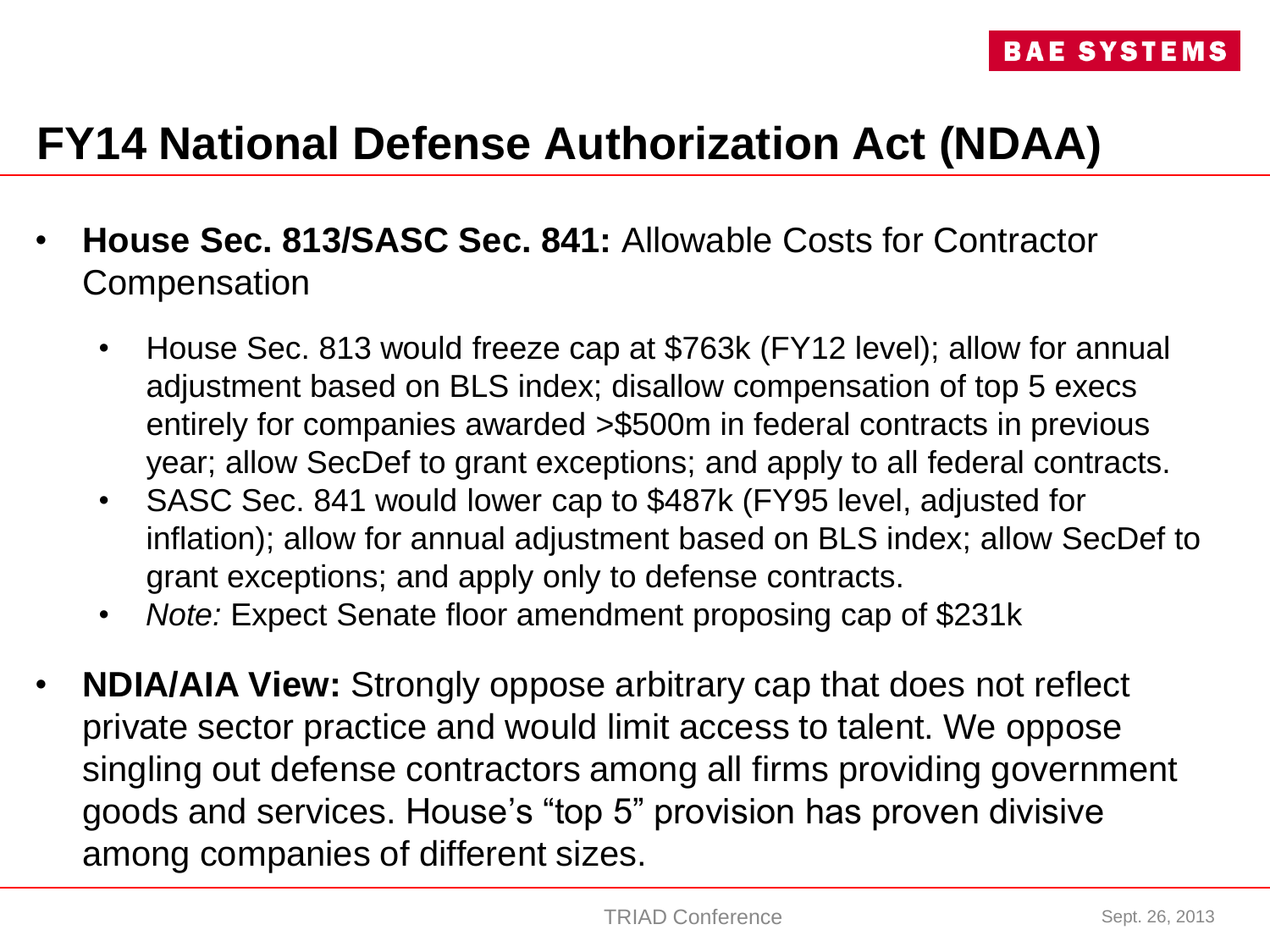- **House Sec. 324:** Assessment of Outreach for Small Business Concerns Owned and Controlled by Women and Minorities Required Before Conversion of Certain Functions to Contractor Performance
- Would require DoD to determine that it has carried out sufficient local outreach programs to women-owned and socially and economically disadvantaged small businesses in geographical area near military base before it could convert function currently performed at base by DoD civilians to contractor performance.
- **NDIA/AIA View:** We oppose, as it would unnecessarily restrict DoD from making strategic decisions about its workforce structure. Would actually be more harmful to small businesses because it establishes needless barriers that prevent DoD from partnering with the private sector generally. Would delay potential awards to businesses until DoD completed its review.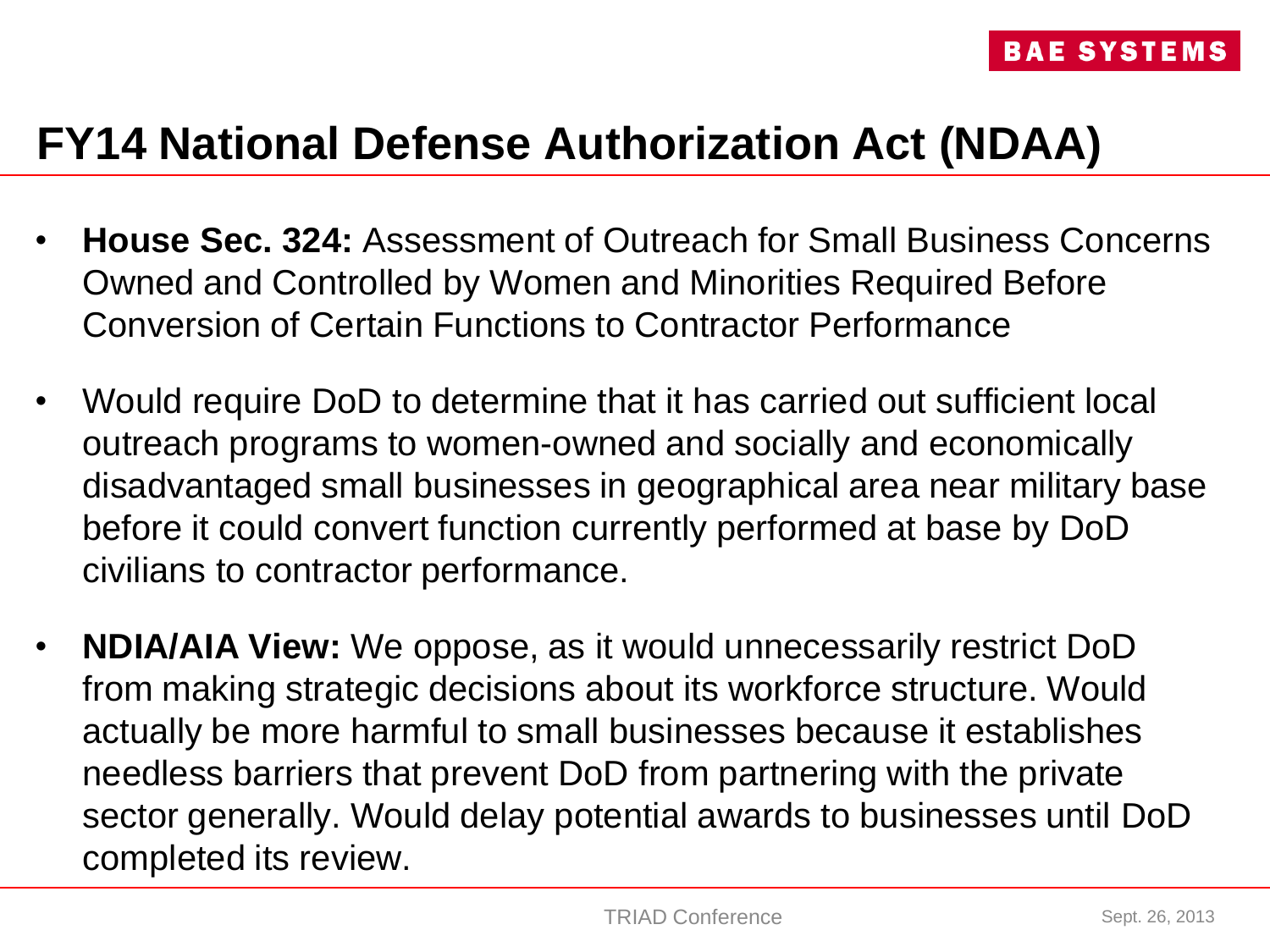- **House Sec. 937:** Small Business Cybersecurity Solutions Office
- Would require DoD to report to Congress on feasibility of establishing office to assist small business concerns in providing cybersecurity solutions to federal government.
- **House Sec. 938:** Small Business Cyber Education
- Would require DoD to establish outreach and education program to assist small businesses that contract with DoD 1) better understand gravity and scope of cyber threats, 2) develop plan to protect their intellectual property, and 3) develop plan to protect business' networks.
- **NDIA/AIA View:** Support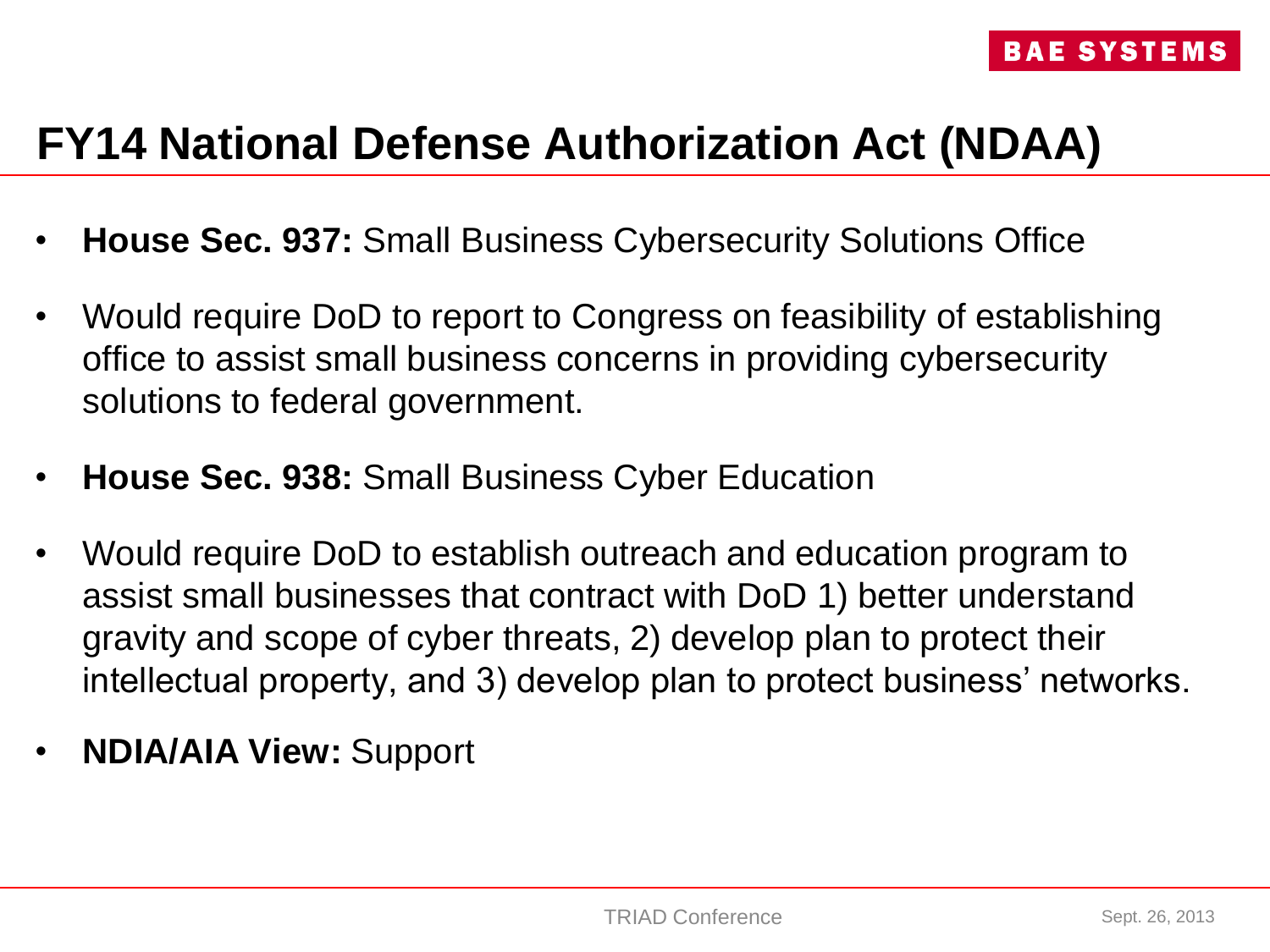- **House Sec. 1607:** Reporting on Goals for Procurement Contracts Awarded to Small Business Concerns
- Would require each federal agency to submit annual report to SBA describing extent of its small business contracting, whether agency met its goals, and – in event of failure to meet its goals – justification and remediation plan. Would then require SBA to submit report to President and Congress detailing federal government's use of small businesses as prime contractors, looking at categories of businesses and type of contracting.
- **NDIA/AIA View:** Agnostic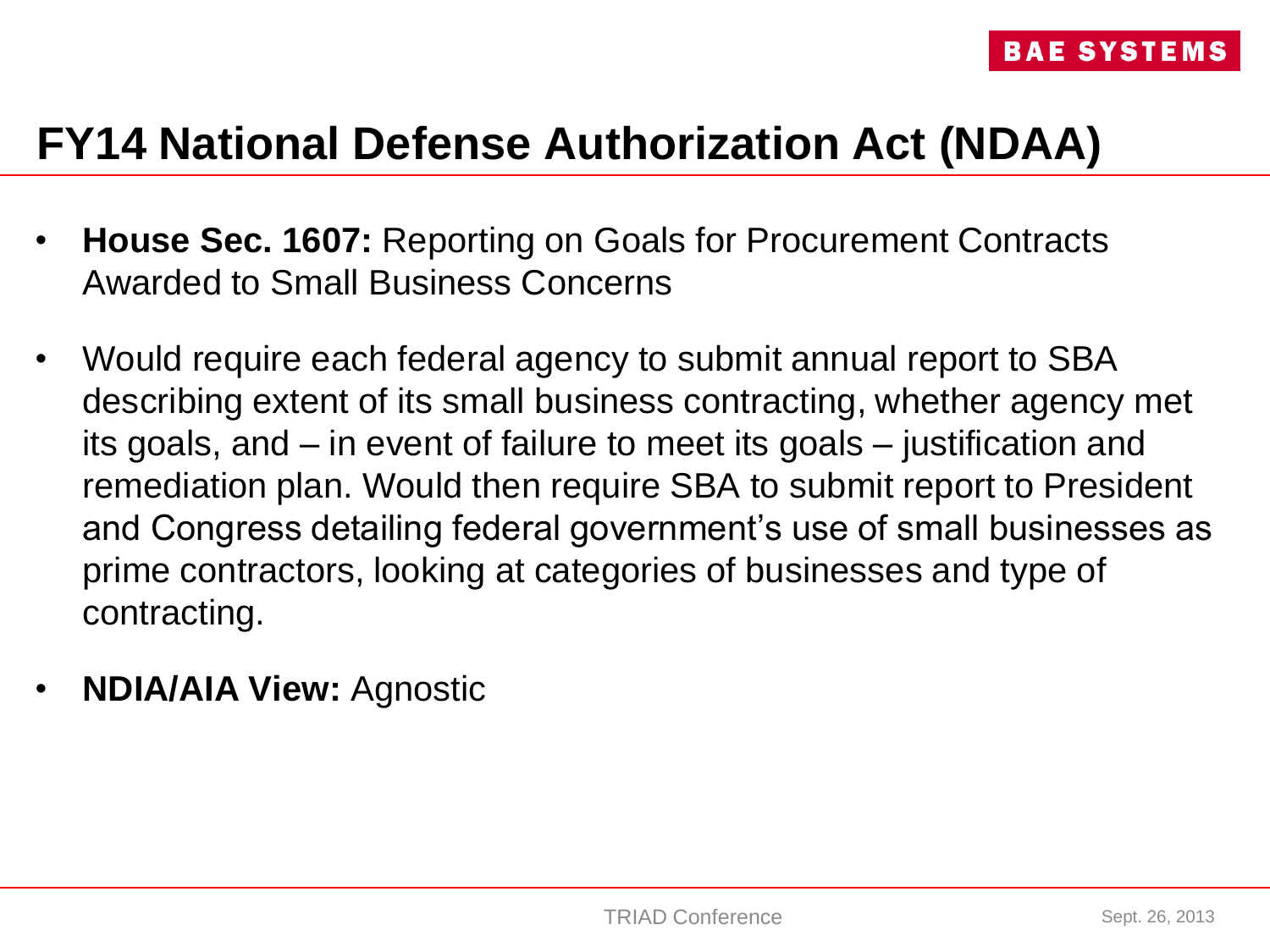- **House Sec. 1608:** Program to Provide Federal Contracts to Early Stage Small Business
- Would establish "early state small business" category (defined as <15 employees and <\$1m in annual revenue) and require that contracting opportunities valued at \$3,000-75,000 be awarded either on sole-source basis or on set-aside basis involving competition between eligible early stage small businesses only.
- **NDIA/AIA View:** We oppose creation of additional set-aside categories; this will further break small business market into segments that limit ability of all small businesses to compete and will harm government's ability to leverage small business innovation and taxpayer dollars through robust competition; it is overly prescriptive, mandating contracts of certain value be set aside. No data has been shared demonstrating need for new category.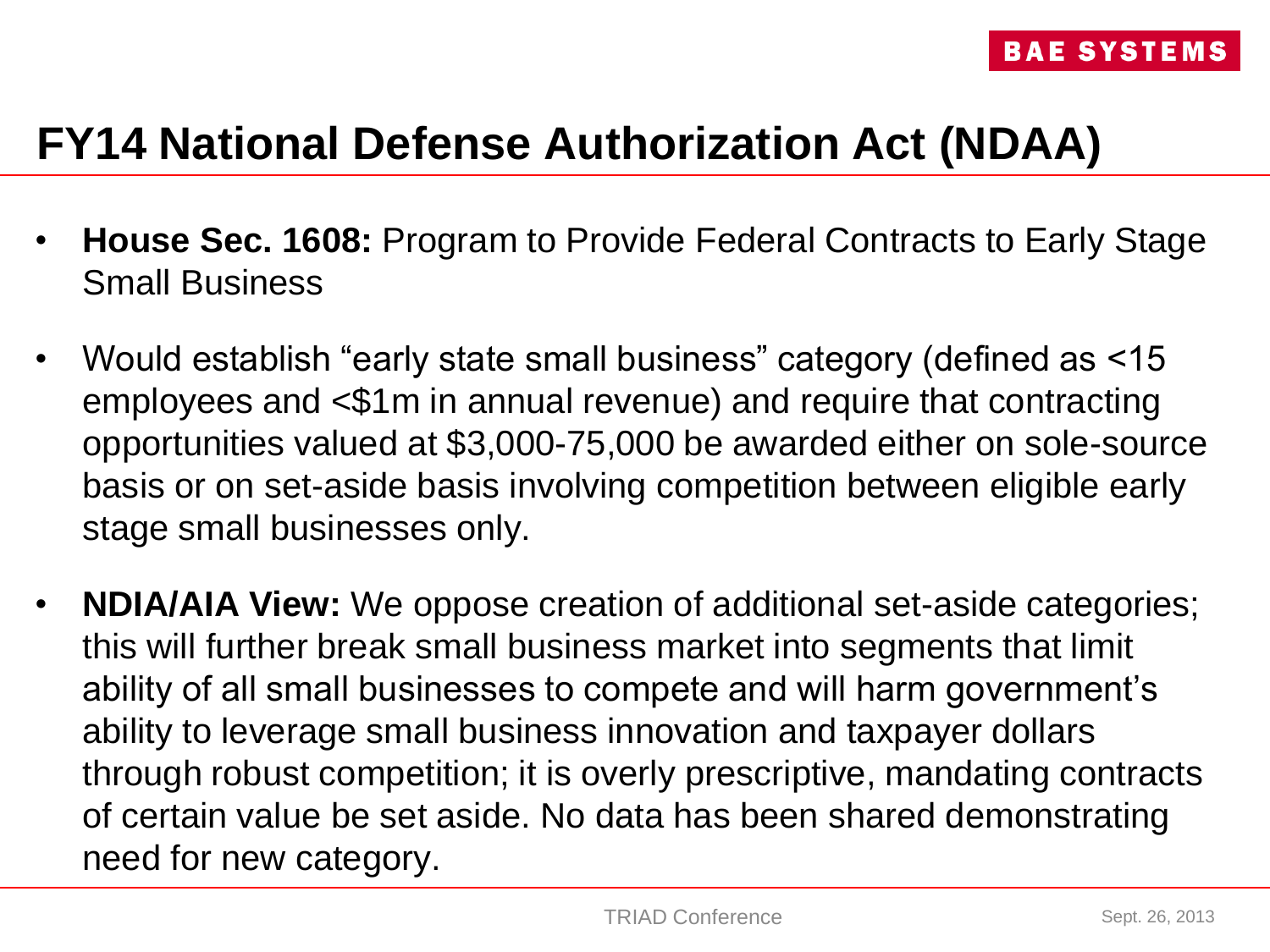- **House Sec. 1609:** Credit for Certain Subcontractors
- Would give prime contractor credit towards its required subcontracting plan for small business concerns performing as subcontractors at any tier (for goals related to single contract with one agency), or small businesses performing as first-tier subcontractors (for goals related to multiple contracts with multiple agencies or to single contract with multiple agencies).
- **NDIA/AIA View:** We support this more thorough, transparent and accurate collection of small business contracting data. Current data collection process presents incomplete picture of flow of federal funds to small businesses.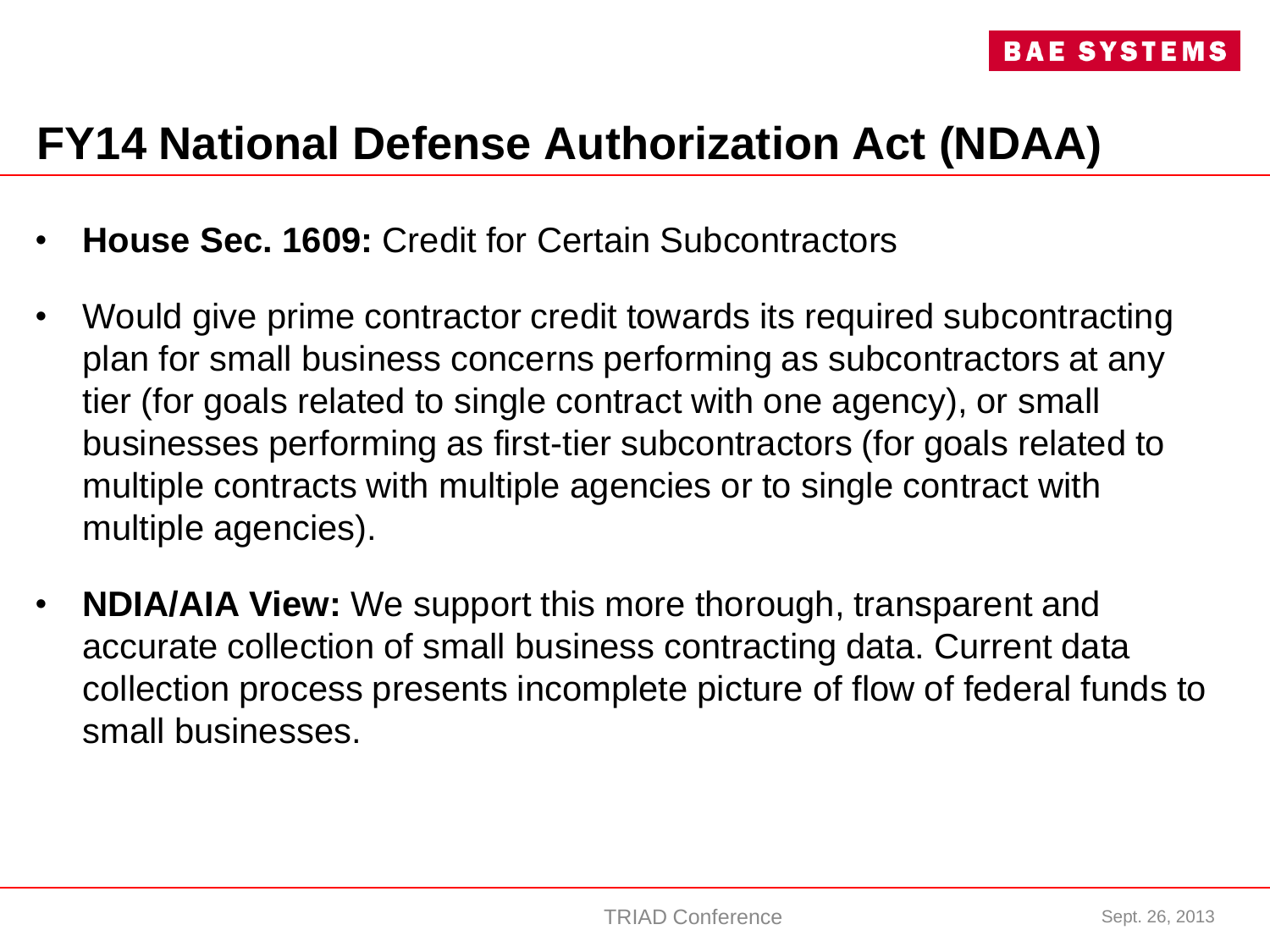## **Comprehensive Subcontracting Plan (CSP) Program**

- Test program to determine whether CSPs will reduce administrative burden for contractors while enhancing opportunities for small business concerns; established in 1990; objective refined in 1993
- Due to expire end-2014; immediate challenges foreseen for participants if not extended before Sept. 2014
	- Participants may need to develop contingency plans
- CSP Day (Aug. 2012)
	- Joint industry, service/agency and DoD OSBP event
	- Focused on clarifying issues with current program, identifying potential improvements and developing path forward for program
	- Reached joint agreement: continue but modernize CSP
	- Recommendations summarized and submitted to DoD for consideration and action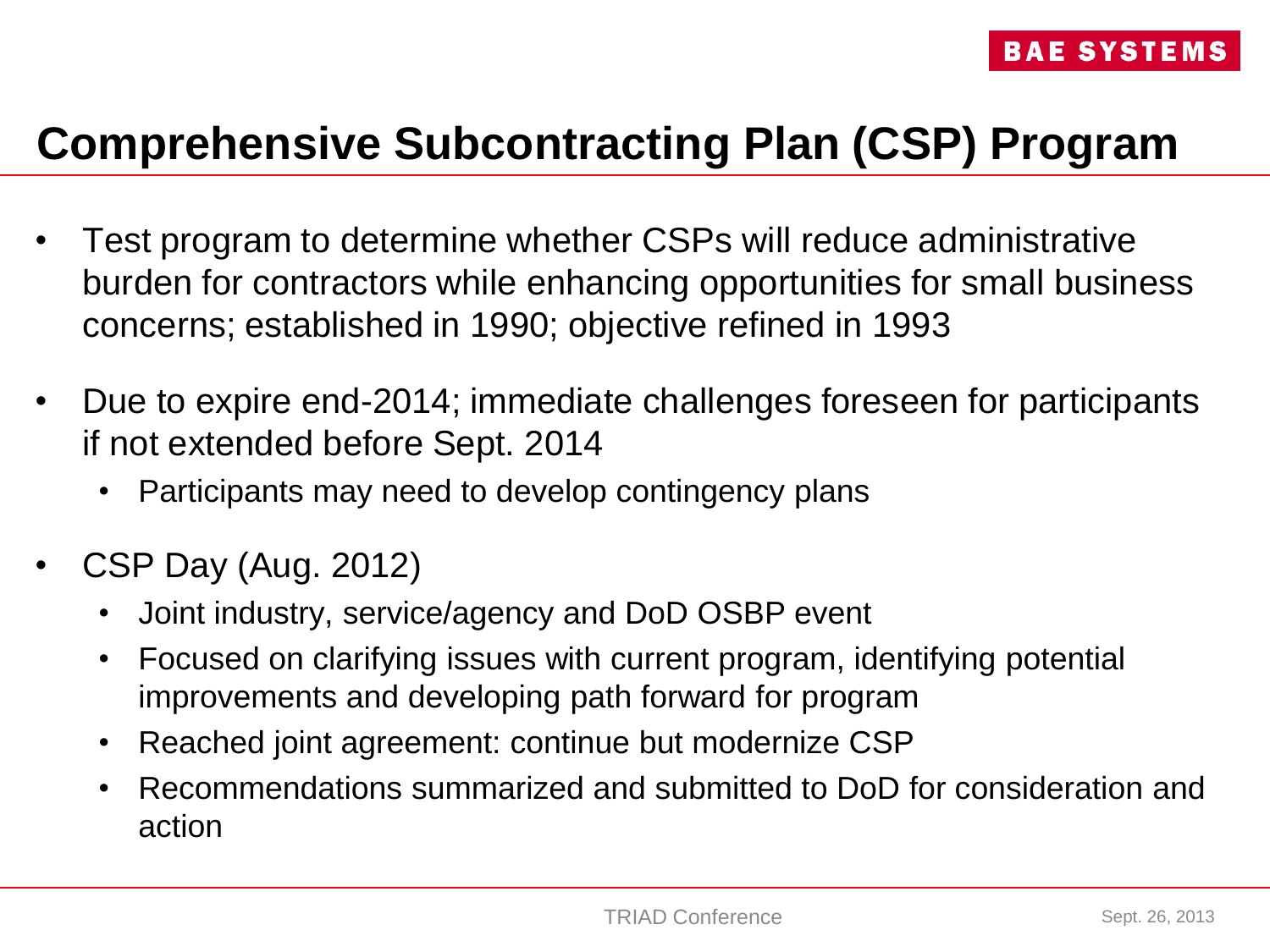#### **Counterfeit Electronic Parts Detection & Avoidance**

- **DFARS 2012-D055:** First of several regulations implementing Sec. 818 of FY12 NDAA, which resulted from 2011 SASC investigation on counterfeit electronics in defense supply chain
	- Comments submitted by AIA, others in industry
- Major concern: legislation/regulation does not focus on where counterfeits enter supply chain
	- Over 11 years of GIDEP reports, counterfeit incidents in which supplier was identified all stemmed from independent distributor or broker
	- Regulation seeks to address threat through purchasing systems of primes and upper-tier subcontractors
	- Transfers liability but does not effectively address desired goal of reducing occurrence of counterfeits
	- Relies on primes to flow down; small businesses reluctant to implement
	- CAS contracts only; ignores FFP, sealed bids, small business primes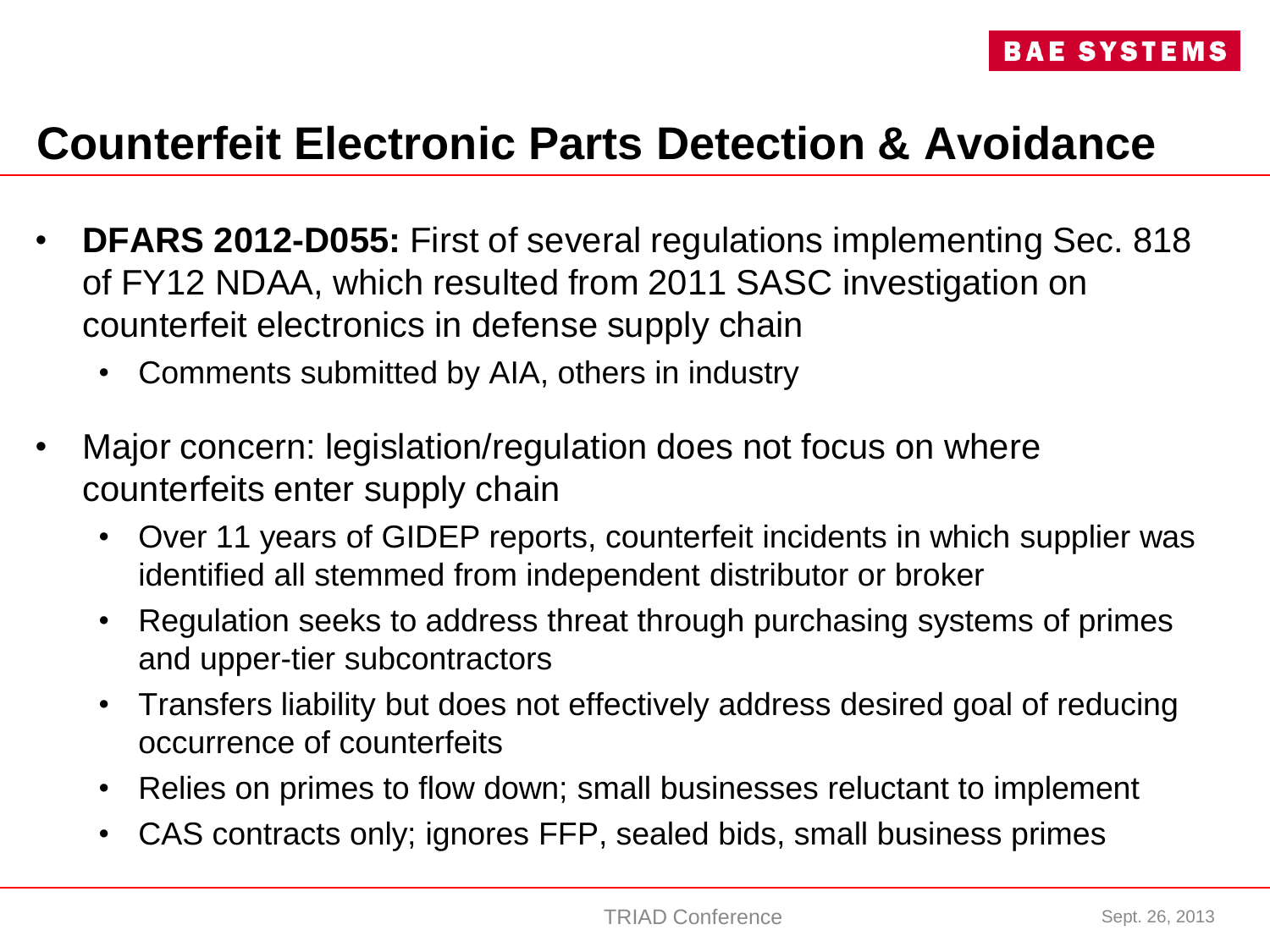# **Corrective Action Request (CAR) Process**

- **DCMA Instruction 1201 (Dec. 2012):** Revised longstanding process by directing that primes receive Level II CARs for infractions by their subcontractors
	- Concern that there is not always sufficient oversight of subcontractors
	- Concern about privity of contract
- Led to extensive discussion between industry and DCMA
- Result: Revised instruction released early Sept., based on industry input
	- Level I-II CARs will not be routinely issued to primes for subcontractor infractions; will be issued directly to subcontractors, with info copies to prime
	- Level III CARs will be issued to primes when subcontractor is unwilling or unable to implement effective corrective action in timely fashion or when systematic repeat findings are identified, with info copies to subcontractors
	- Primes must be made aware of deficiencies in subcontractor systems found by DCMA – that impact primes' business systems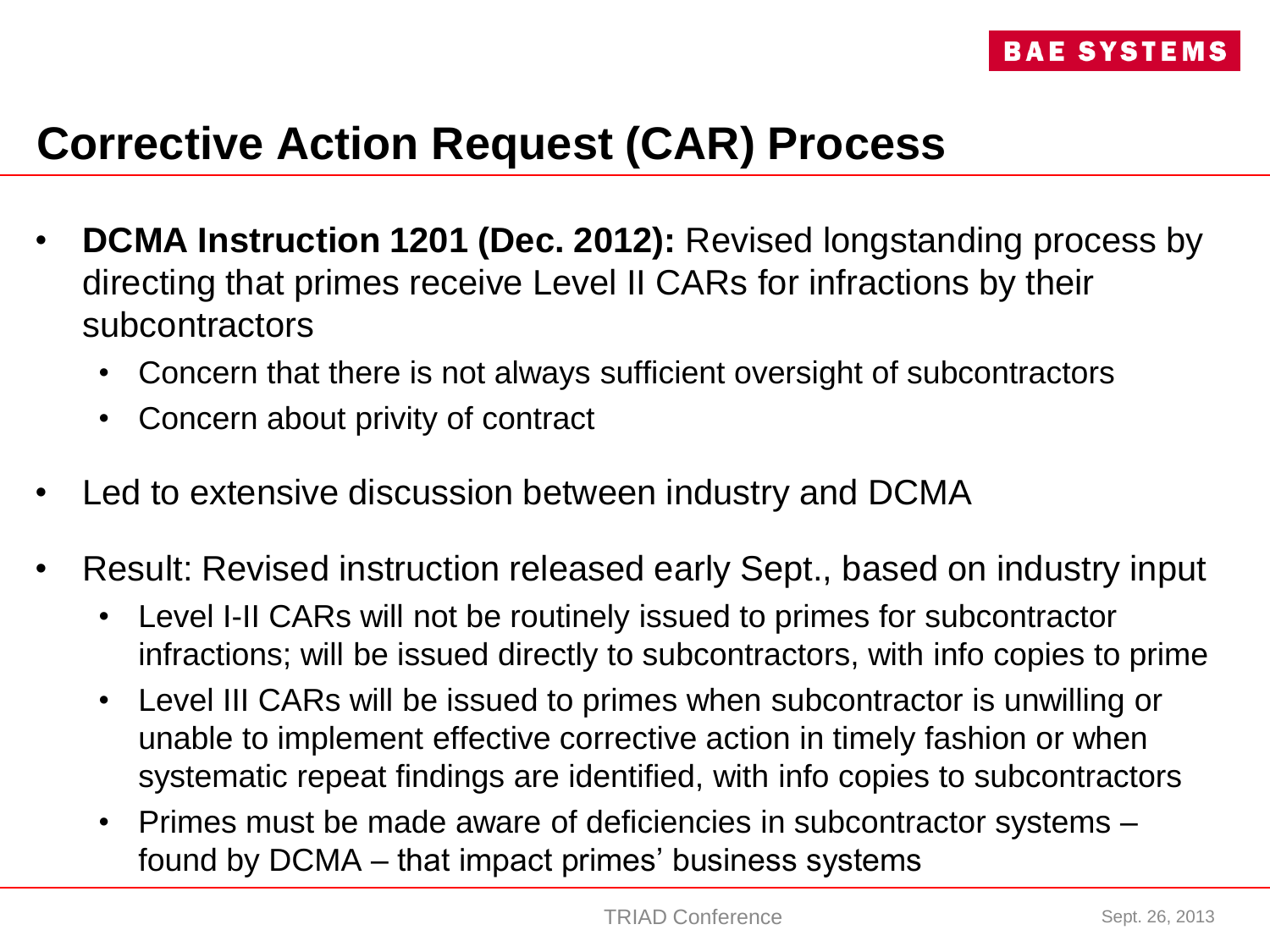#### **Class Deviations re. Subcontracting Summaries**

- **FAR 52.219-9 Deviation:** Reduces from biannual to annual frequency of summary subcontract reports submitted under individual subcontracting plan; and eliminates requirement for multiple summary subcontract reports submitted under individual subcontracting plan for construction and related maintenance and repair contracts, so only one consolidated report encompassing all contracts is required.
- **DFARS 252.219-7003 Deviation:** Changes entity to which contractor submits summary subcontract report in ESRS, from DoD component to DoD; and removes requirement for year-end supplementary report for small disadvantaged businesses and report for small disadvantaged participation.